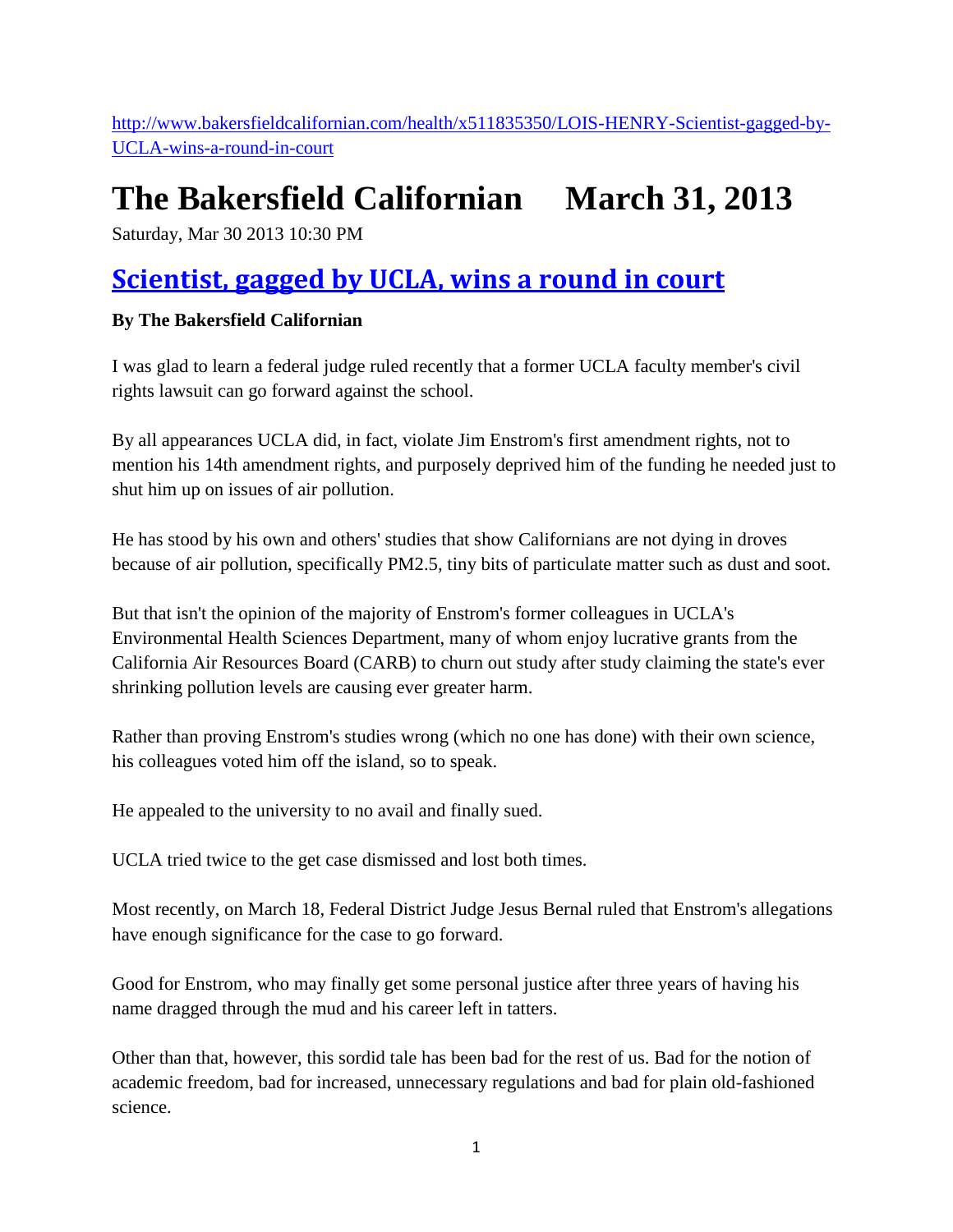For all those reasons, this case will be important to watch.

I first wrote about Enstrom's pending firing in August 2010.

Enstrom, who holds a Ph.D. in physics, had worked as a researcher at UCLA for 34 years without a single professional blemish.

As a non-tenured researcher he had to bring in his own money through grants and other awards to fund his salary and studies. UCLA administered the money and took a fee for its trouble.

Funny thing happened to all that money, about \$280,000 back in 2008 when Enstrom began to get more vocal about what he felt was fraud being perpetrated by the CARB. (He was right, by the way, but more on that in a bit.)

His money disappeared, said his attorney David French with the American Center for Law and Justice, a conservative civil rights group that's representing Enstrom at no charge.

Turns out UCLA was paying Enstrom's salary out of the wrong account without notifying him and the school was charging him for on-campus office space, which he never had. Not only that, the school closed one account in May, 2009 but didn't bother to tell him until early 2010.

Enstrom tried to get a full accounting of exactly what happened to his various funds but was stonewalled, French said.

"More than a year after his first request for an accounting, the school rebuked him for not taking care of the problem," French said. "How could he when he didn't know about it and had not control over the funds?

"UCLA took more than \$100,000 from his accounts. That's why they were drained."

That's important because not only was it a breach of fiduciary duty by UCLA, according to French, it was also used by Enstrom's colleagues as one of the reasons they were giving him the boot.

As a faculty researcher, Enstrom must fund himself or he's out, unlike tenured faculty who are paid by the state.

Calls to UCLA's attorney, Allen Zuckerman, were not returned.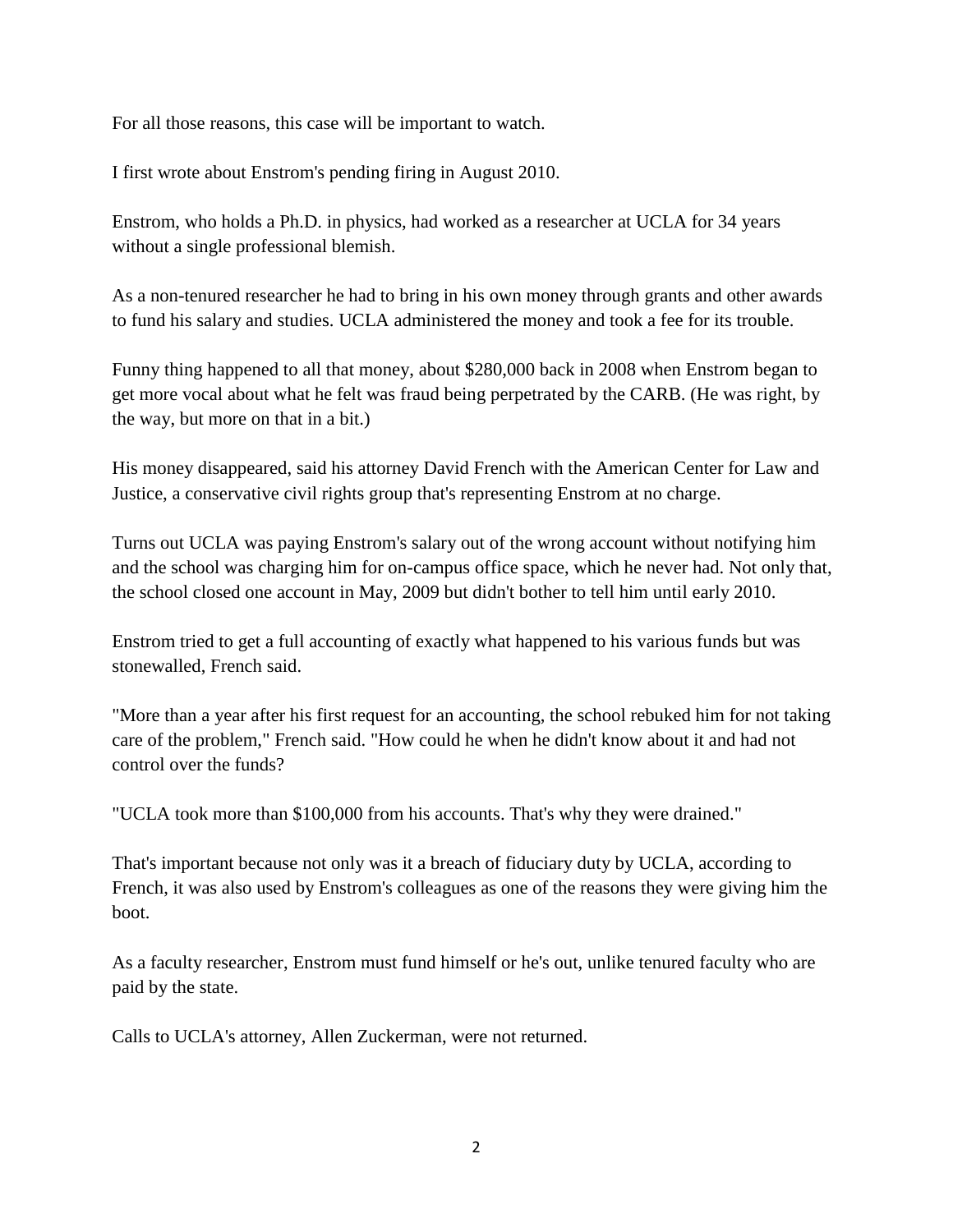When Enstrom pointed out UCLA was responsible for his funding troubles, that reason for his firing was withdrawn, French said.

That started a sort of merry-go-round of justifications.

He was told he wasn't productive enough. In fact, he was as productive or more so than the tenured professors who were trying to fire him, so that reason was withdrawn.

Then he was told he'd misrepresented his title as a research professor. That's the title in UCLA's own promotional materials, so, again that reason was withdrawn.

Eventually he was told he was being canned because his work "doesn't align with the mission of the department." Also not true when you read the mission statement of the department.

But I think that's the closest to the truth if you substitute "mission of the department" with "group think of the other faculty."

They simply didn't like Enstrom's science.

Particularly a 2003 study he did that showed second hand cigarette smoke doesn't kill people. And his 2005 study looking at elderly Californians that showed no link between premature deaths and exposure to PM2.5.

And they certainly didn't like that he stepped into the political realm to call others out on their own questionable science and outright fraud.

It was Enstrom who blew the whistle on an CARB "scientist" who lied about having a Ph.D. And he exposed CARB Chair Mary Nichols who knew about the faked credentials but covered it up from other board members until after they voted on critical new truck exhaust rules.

Enstrom also uncovered information that UCLA colleague John Froines had been serving on the Scientific Review Panel (which determines what is or isn't a toxic air contaminant) illegally for more than 20 years.

Enstrom's former Department Chair Richard Jackson alluded to Enstrom's agitating when I spoke with him back in 2010, saying the faculty was troubled by Enstrom's presentation at a CARB symposium in February of that year.